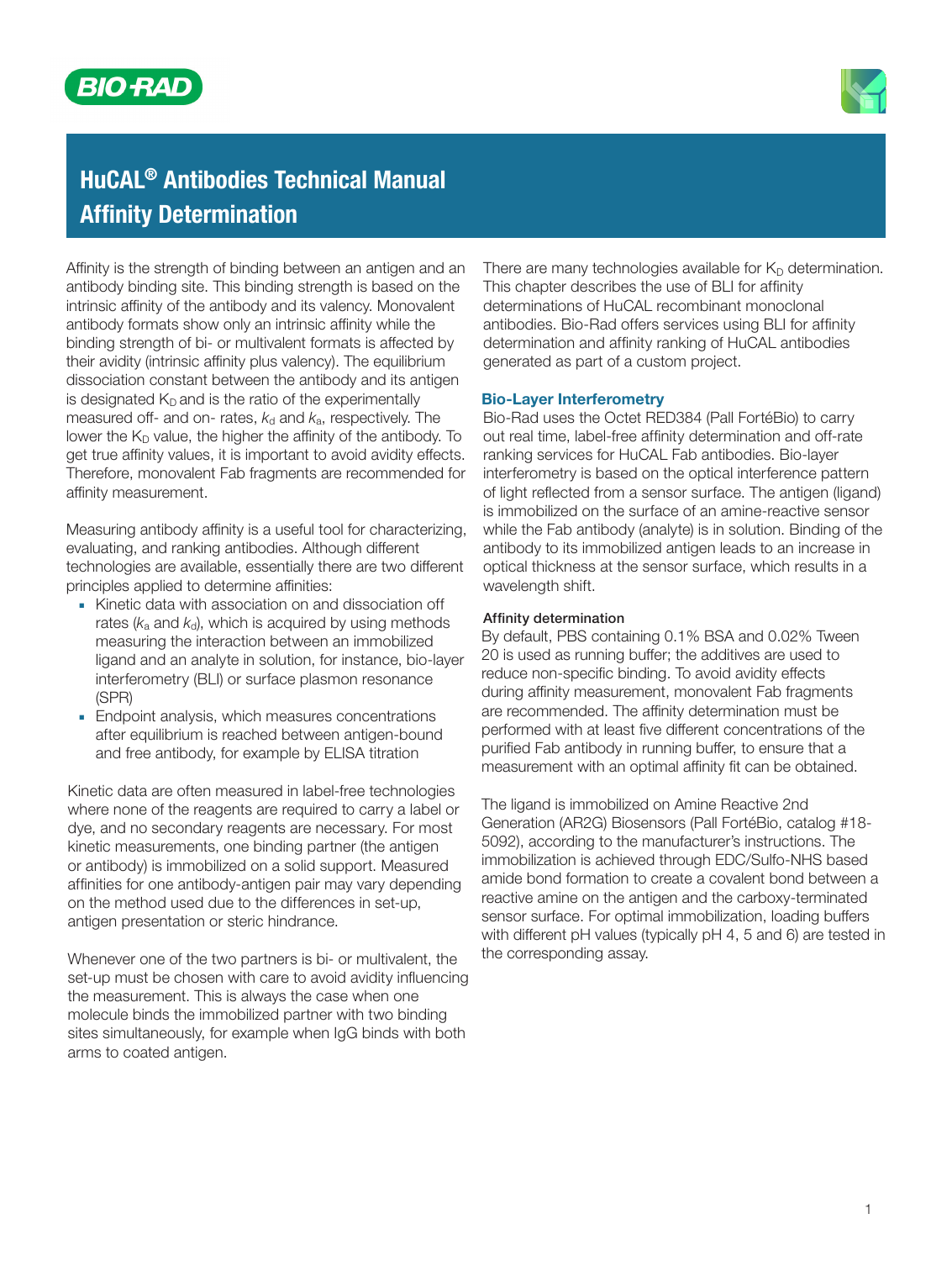## Protocol

- 1. Hydrate the sensors for 10 min in distilled water.
- 2. Set a baseline for 180 sec in distilled water.
- 3. Activate the sensors for 300 sec in 20 mM EDC/10 mM sulfo-NHS.
- 4. Load the ligand (usually 5-10 µg/ml) for 600 sec in 10 mM sodium acetate buffer with appropriate pH value.
- 5. Quench potential remaining binding sites for 300 sec with 1 M ethanolamine pH 8.5.

#### Affinity measurement

Use purified Fab antibody in running buffer. Include a reference sensor with immobilized ligand and run in running buffer without analyte for the association and dissociation steps.

- 1. Dilute the analyte (Fab) to eight different concentrations with running buffer, for example 1:2 dilutions, starting with 200 nM.
- 2. Set a baseline for 180 sec in running buffer.
- 3. Measure the association of the Fab antibody to the immobilized ligand for 600 sec and allow the Fab to dissociate for at least 1200 sec.
- 4. Regenerate the sensor by placing it into appropriate regeneration buffer, for instance 10 mM glycine, pH 1.5, or 50 mM HCl, depending on the antigen. Repeated regeneration steps may be necessary for complete regeneration.
- 5. After the regeneration, repeat steps 2-4 with the next concentration of the analyte.
- 6. Repeat steps 2-4 for all dilutions.
- 7. Analyze the data set using the FortéBio Data Analysis software by selecting the appropriate model to fit the data.



Fig. 1. Example affinity measurements. A, inhibitory, anti-idiotypic antibody, Human Anti-Panitumumab Antibody, clone AbD23897, cat. #HCA265, in monovalent Fab format. B, drug-target complex specific antibody, Human Anti-Omalizumab/hIgE Antibody, clone AbD20760, #HCA238.

#### Off-rate ranking

As well as affinity determination the Octet RED384 can be used for an off-rate ranking of antibodies as part of the antibody selection process. This secondary screening approach allows the antibodies to be ranked according to their dissociation rates  $k<sub>d</sub>$ . The clones with the preferred  $k<sub>d</sub>$  values can be selected for further characterization. Up to 95 antibodies can be analyzed in parallel. With this method, the antibodies can be used in crude *E. coli* lysate, therefore no purification step is needed before off-rate ranking is performed.

The immobilization of the ligand is carried out in accordance with the method for affinity determination described previously.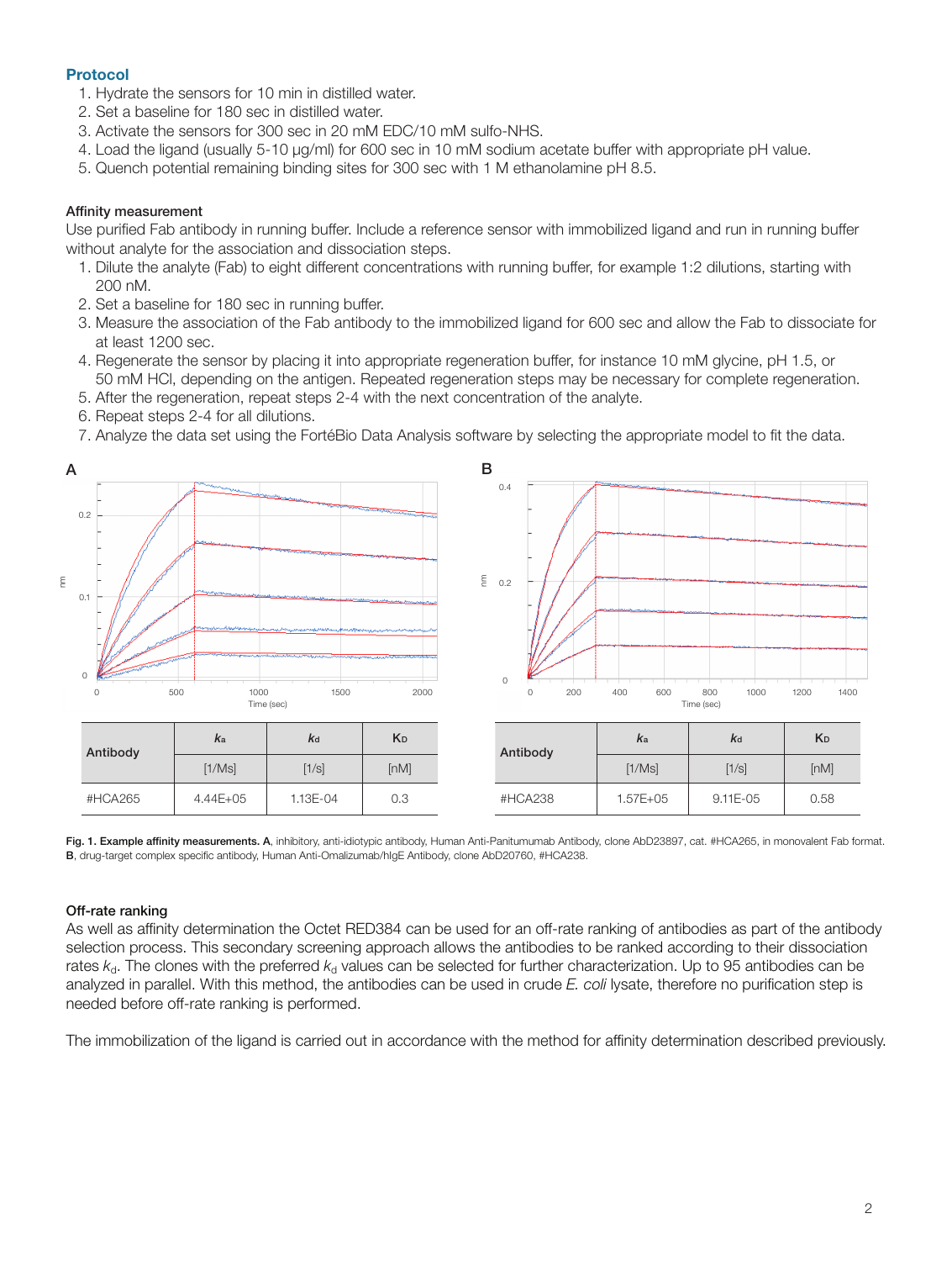## Protocol

Use Fab antibodies in crude *E. coli* lysate. Purification of the antibodies is not necessary. Include a reference sensor with immobilized ligand and run in control *E. coli* lysate containing a non-specific antibody for the association and dissociation steps.

- 1. Dilute the crude *E. coli* lysates 1:1 in running buffer.
- 2. Set a baseline for 180 sec in control lysate/running buffer mix.
- 3. Measure the association of the Fab antibody in crude lysate to the immobilized ligand for 450 sec.
- 4. Measure the dissociation of the Fab for 450 sec.
- 5. Analyze the data set using the FortéBio Data Analysis software by selecting the appropriate model to fit the data.
- 6. Rank the Fab antibodies according to their  $k_d$  values.



Fig. 2. Example data for off-rate ranking secondary screening experiment. The sensorgrams of 95 hits from an anti-cetuximab antibody generation are shown (above); individual sensorgrams for three of these 95 hits are presented (below), which show distinct dissociation behavior resulting in different  $k_d$  values.

For more information about off-rate ranking using the Octet RED384 see: Ylera F et al. (2013). Off-rate screening for selection of high-affinity anti-drug antibodies. Analytical Biochemistry. 441 (2):208-13.

## Technical Assistance

Experienced technical advisors are available to help with any questions regarding HuCAL antibodies and their applications, both before project start and after antibody delivery. Since HuCAL technology provides many opportunities for optimizing the antibody generation process according to customer needs, we encourage the discussion of your antibody project with one of our scientists at an early stage. They can help with project design, antigen preparation, and provide information about the many options that are simply not available with typical animal based technologies. Once the antibodies are delivered, they can also provide valuable advice about protocols and detection systems.

Contact us at **antibody** sales muc@bio-rad.com or visit bio-rad-antibodies.com/HuCAL for more information.

General technical support requests related to catalog antibodies and accessory products can also be addressed to antibody tech uk@bio-rad.com.